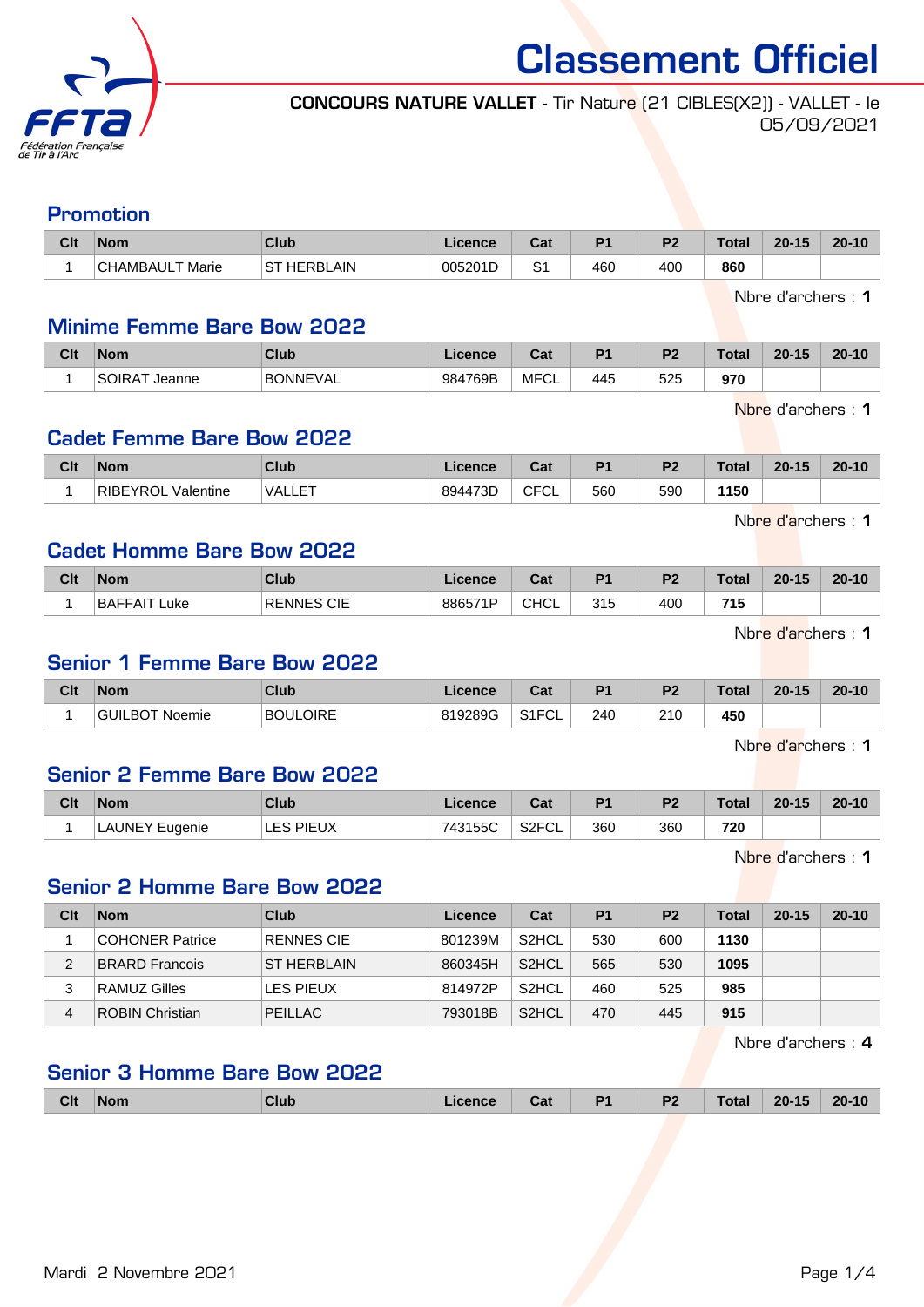

Classement Officiel

CONCOURS NATURE VALLET - Tir Nature (21 CIBLES(X2)) - VALLET - le 05/09/2021

# Senior 3 Homme Bare Bow 2022 (Suite)

| Clt | <b>Nom</b>               | Club               | Licence | Cat   | P <sub>1</sub> | P <sub>2</sub> | <b>Total</b> | $20 - 15$ | $20 - 10$ |
|-----|--------------------------|--------------------|---------|-------|----------------|----------------|--------------|-----------|-----------|
|     | ROMAN REDONDO<br>Bernard | PEILLAC            | 254940J | S3HCL | 570            | 585            | 1155         |           |           |
| 2   | BOSMAN Jean-Philippe     | <b>ST HERBLAIN</b> | 440625R | S3HCL | 600            | 550            | 1150         |           |           |
| 3   | DUBOIS Jean Paul         | PEILLAC            | 331844A | S3HCL | 415            | 465            | 880          |           |           |
| 4   | <b>TRAVERS Erick</b>     | <b>LES TOUCHES</b> | 629526T | S3HCL | 390            | 485            | 875          |           |           |

Nbre d'archers : 4

# Senior 1 Homme Arc à Poulies nu 2022

| Clt    | <b>Nom</b>             | Club               | Licence | Cat                | P <sub>1</sub> | P <sub>2</sub> | Total | $20 - 15$ | $20 - 10$ |
|--------|------------------------|--------------------|---------|--------------------|----------------|----------------|-------|-----------|-----------|
|        | <b>TEILLET Sylvain</b> | VALLET             | 685829S | S <sub>1</sub> HCO | 640            | 605            | 1245  |           |           |
| $\sim$ | COLLET Emmanuel        | <b>ST HERBLAIN</b> | 860037Y | S <sub>2</sub> HCO | 305            | 400            | 705   |           |           |

Nbre d'archers : 2

#### Senior 2 Homme Arc à Poulies nu 2022

| Clt | <b>Nom</b>      | Club             | Licence | Cat                | P <sub>1</sub> | P <sub>2</sub> | Total | $20 - 15$ | $20 - 10$ |
|-----|-----------------|------------------|---------|--------------------|----------------|----------------|-------|-----------|-----------|
|     | MALLET Alain    | <b>LES PIEUX</b> | 672025M | S <sub>2</sub> HCO | 605            | 485            | 1090  |           |           |
| ີ   | FOIGNY Emmanuel | <b>VANNES</b>    | 815770G | S <sub>2</sub> HCO | 340            | 415            | 755   |           |           |

Nbre d'archers : 2

# Senior 3 Homme Arc à Poulies nu 2022

| Clt | <b>Nom</b>             | Club               | Licence | Cat   | P <sub>1</sub> | <b>P2</b> | Total | $20 - 15$ | $20 - 10$ |
|-----|------------------------|--------------------|---------|-------|----------------|-----------|-------|-----------|-----------|
|     | <b>LATIERRE Pierre</b> | <b>REDON</b>       | 219233X | S3HCO | 580            | 575       | 1155  |           |           |
| 2   | HALLEREAU Joel         | <b>VALLET</b>      | 379198X | S3HCO | 530            | 615       | 1145  |           |           |
| 3   | <b>CANTONI Pierre</b>  | <b>COUERON</b>     | 434803M | S3HCO | 455            | 570       | 1025  |           |           |
| 4   | <b>PITON Alain</b>     | <b>ST HERBLAIN</b> | 722399S | S3HCO | 500            | 485       | 985   |           |           |

Nbre d'archers : 4

# Senior 1 Homme Arc Droit 2022

| Clt | <b>Nom</b>        | Club           | Licence | <b>Post</b><br>υa | D <sub>4</sub> | D <sub>2</sub> | <b>Total</b> | $20 - 15$ | $20 - 10$ |
|-----|-------------------|----------------|---------|-------------------|----------------|----------------|--------------|-----------|-----------|
|     | PHFL<br>Guillaume | HERBLAIN<br>ST | 441250V | S1HAD             | 425<br>$\sim$  | 460            | 885          |           |           |

Nbre d'archers : 1

#### Senior 2 Femme Arc Droit 2022

| Clt    | <b>Nom</b>                 | Club       | Licence | Cat                            | P1  | P <sub>2</sub> | <b>Total</b> | $20 - 15$ | $20 - 10$ |
|--------|----------------------------|------------|---------|--------------------------------|-----|----------------|--------------|-----------|-----------|
|        | CHAUTARD-VALLE <br>Estelle | VALLET     | 871397W | S <sub>2</sub> F <sub>AD</sub> | 430 | 485            | 915          |           |           |
| ◠<br>∠ | DOUX Nathalie              | RENNES CIE | 673318T | S <sub>2</sub> FAD             | 285 | 235            | 520          |           |           |

Nbre d'archers : 2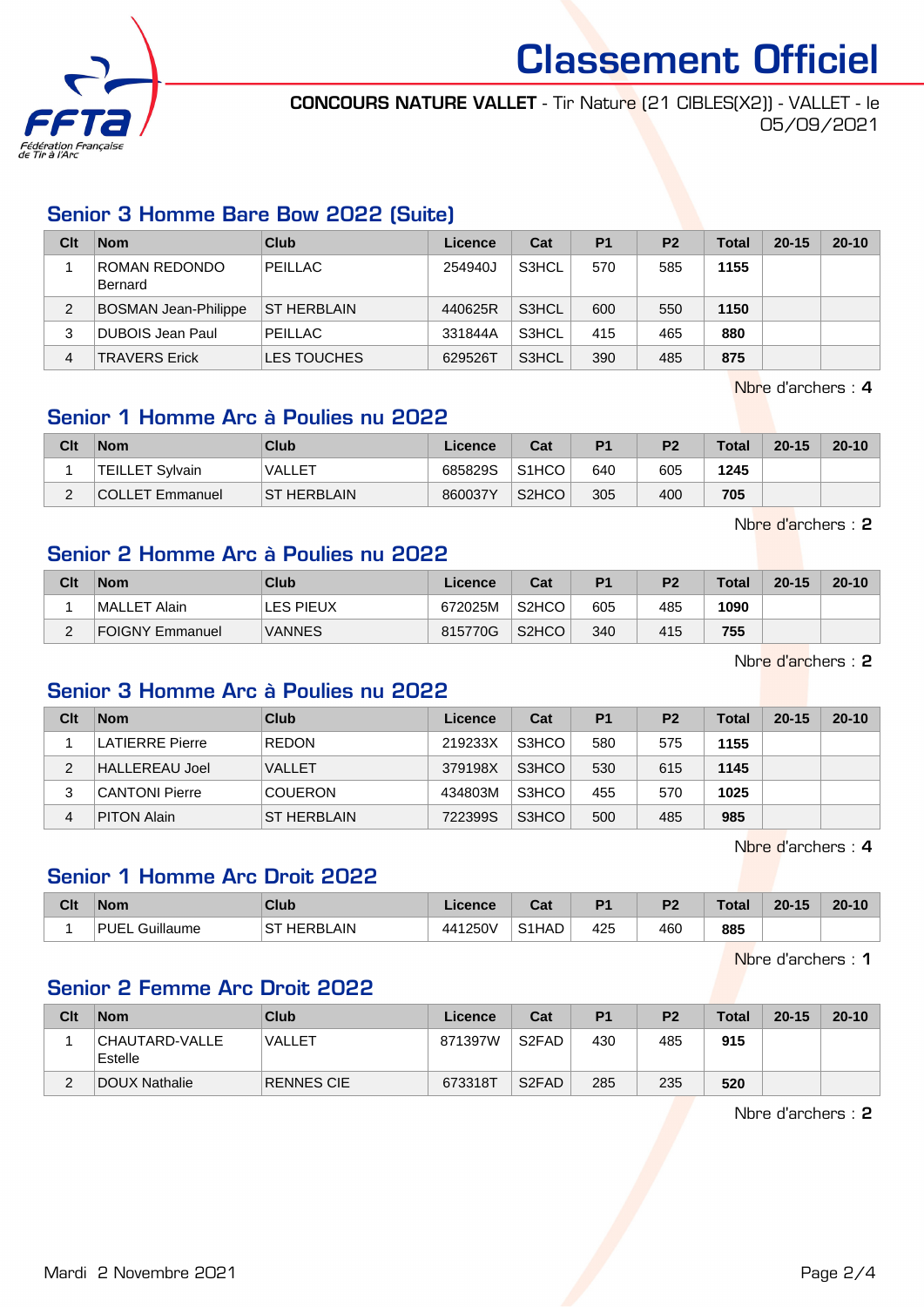

Classement Officiel

CONCOURS NATURE VALLET - Tir Nature (21 CIBLES(X2)) - VALLET - le 05/09/2021

# Senior 2 Homme Arc Droit 2022

| Clt | <b>Nom</b>              | Club               | Licence | Cat                | P <sub>1</sub> | P <sub>2</sub> | <b>Total</b> | $20 - 15$ | $20 - 10$ |
|-----|-------------------------|--------------------|---------|--------------------|----------------|----------------|--------------|-----------|-----------|
|     | ROBAUX Francois         | VALLET             | 998209K | S <sub>2</sub> HAD | 400            | 385            | 785          |           |           |
|     | <b>LANCELIN Thomas</b>  | <b>ST HERBLAIN</b> | 860430A | S <sub>2</sub> HAD | 345            | 395            | 740          |           |           |
|     | <b>TEILLET Philippe</b> | VALLET             | 790323X | S <sub>2</sub> HAD | 295            | 295            | 590          |           |           |

Nbre d'archers : 3

# Senior 3 Femme Arc Droit 2022

| Clt | <b>Nom</b>                        | Club          | Licence | Cat   | P <sub>1</sub> | P <sub>2</sub> | <b>Total</b> | $20 - 15$ | $20 - 10$ |
|-----|-----------------------------------|---------------|---------|-------|----------------|----------------|--------------|-----------|-----------|
|     | SIMEON Claudie                    | VALLET        | 415552M | S3FAD | 490            | 495            | 985          |           |           |
| っ   | GAMICHON DESECOT<br><b>Noelle</b> | <b>VANNES</b> | 294227M | S3FAD | 315            | 245            | 560          |           |           |
| 2   | <b>CHARLET Anne</b>               | <b>VANNES</b> | 375827H | S3FAD | 195            | 200            | 395          |           |           |

Nbre d'archers : 3

# Senior 3 Homme Arc Droit 2022

| Clt            | <b>Nom</b>                 | Club                  | Licence | Cat   | P <sub>1</sub> | P <sub>2</sub> | Total | $20 - 15$ | $20 - 10$ |
|----------------|----------------------------|-----------------------|---------|-------|----------------|----------------|-------|-----------|-----------|
|                | BAGET Jean Paul            | <b>REDON</b>          | 589707L | S3HAD | 450            | 465            | 915   |           |           |
| $\mathfrak{p}$ | <b>DEPAIL Jean Yves</b>    | <b>PLOEUC SUR LIE</b> | 388471B | S3HAD | 420            | 405            | 825   |           |           |
| 3              | <b>SOREL Yves</b>          | <b>VITRE</b>          | 408520U | S3HAD | 330            | 415            | 745   |           |           |
| 4              | <b>DESECOT Francois</b>    | <b>VANNES</b>         | 253772P | S3HAD | 375            | 365            | 740   |           |           |
| 5              | <b>DEPIERREFEU Rene</b>    | ST HERBLAIN           | 860427X | S3HAD | 290            | 310            | 600   |           |           |
| 6              | <b>HERNOT Jean Charles</b> | <b>ST HERBLAIN</b>    | 659604L | S3HAD | 155            | 240            | 395   |           |           |

Nbre d'archers : 6

### Cadet Homme Arc Libre 2022

| Clt | <b>Nom</b>     | Club          | Licence | Cat      | D4  | D0  | Total      | $-15$<br>$20 -$ | $20 - 10$ |
|-----|----------------|---------------|---------|----------|-----|-----|------------|-----------------|-----------|
|     | Alex<br>GUERRY | IET<br>™ALL∟. | 934314  | CUT<br>. | 610 | 595 | 1205<br>__ |                 |           |

Nbre d'archers : 1

#### Junior Femme Arc Libre 2022

| Clt | <b>Nom</b>                   | Club            | Licence | $P - 1$<br>ual | D <sub>1</sub> | D <sub>2</sub> | <b>Total</b> | $20 - 15$ | $20 - 10$ |
|-----|------------------------------|-----------------|---------|----------------|----------------|----------------|--------------|-----------|-----------|
|     | <sup>1</sup> RATEL<br>Oriane | 工厂工<br>'VALLE . | 804545F | JFT'<br>ΙL     | 645            | 565            | 1210<br>__   |           |           |

Nbre d'archers : 1

# Senior 1 Homme Arc Libre 2022

| Clt | <b>Nom</b>             | <b>Club</b>   | Licence | <b>Table</b><br>udl | D <sub>4</sub> | D <sub>2</sub> | <b>Total</b> | $20 - 15$ | $20 - 10$ |
|-----|------------------------|---------------|---------|---------------------|----------------|----------------|--------------|-----------|-----------|
|     | <b>PAPIN</b><br>Damien | ET<br>'VALLE. | 460025C | S1HTL               | 665            | 615            | 1280         |           |           |

Nbre d'archers : 1

# Senior 2 Homme Arc Libre 2022

| Clt | <b>Nom</b> | Club         | <b>Licence</b>     | ่ ^ีี∼<br>vau                  | P <sub>1</sub> | D0<br>- | <b>Total</b> | $20 - 15$ | $20 - 10$ |
|-----|------------|--------------|--------------------|--------------------------------|----------------|---------|--------------|-----------|-----------|
|     | MACE Jacky | EТ<br>VALLE. | חדמממדמ<br>270287R | <b>IT </b><br>S <sub>2</sub> H | 720            | 710     | 1430         |           |           |